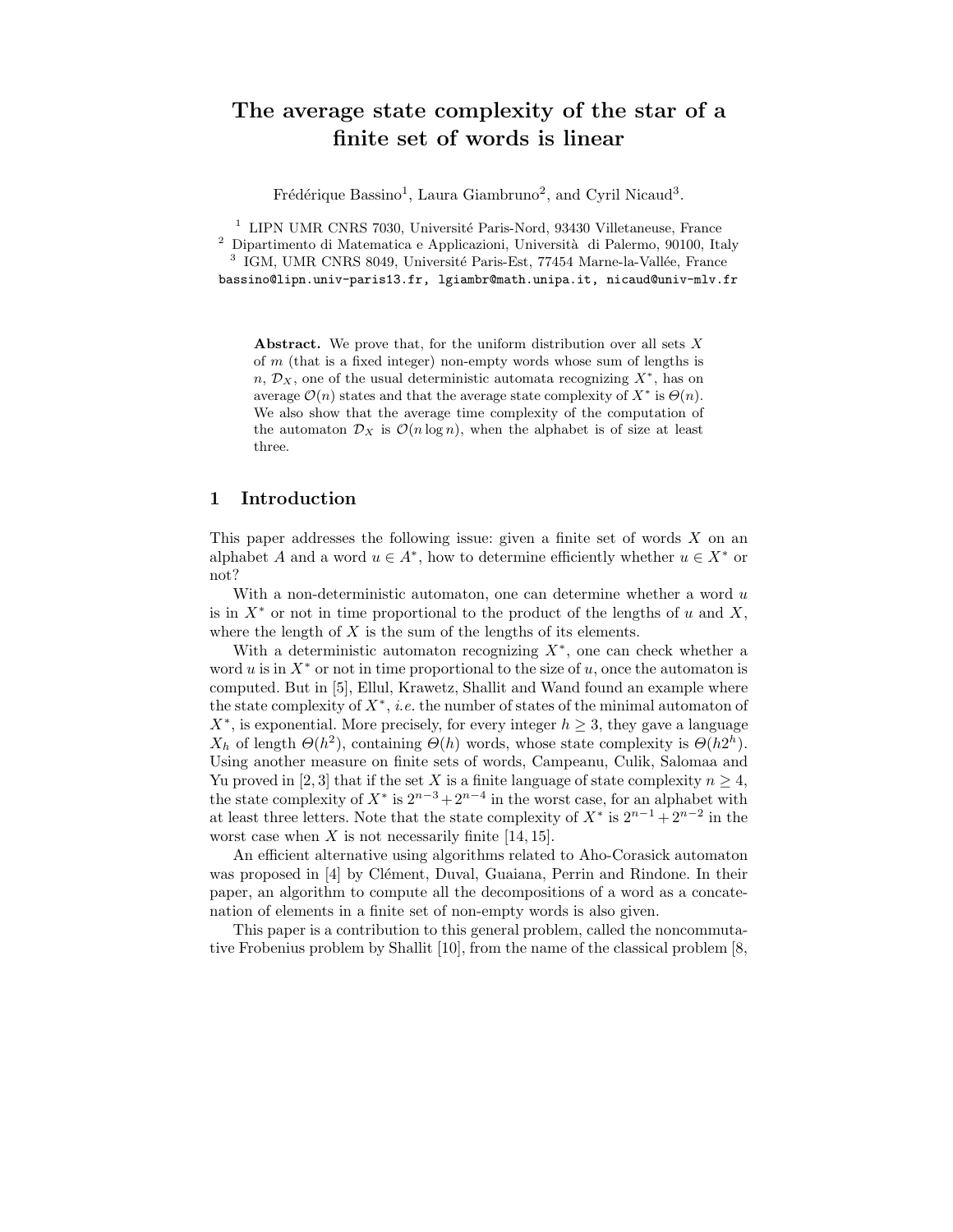9] of which it is a generalization. Our study is made from an average point of view. We analyse the average state complexity of  $X^*$ , for the uniform distribution of sets of m non-empty words, whose sum of lengths is n, and as n tends towards infinity. We use the general framework of analytic combinatorics [6] applied to sets of words and classical automata constructions. Our main result is that, on average, the state complexity of the star of a set  $X$  of  $m$  non-empty words is linear with respect to the length of  $X$ . For an alphabet with at least three letters, we also provide an algorithm to build a deterministic automaton recognizing  $X^*$  in average time  $\mathcal{O}(n \log n)$ , where n is the length of X.

The paper is organized as follows. In Section 2 we recall some definitions, usual automata constructions and combinatorial properties about words. In Section 3 we sketch the proof of the linearity of the average number of states of a deterministic automaton  $\mathcal{D}_X$  recognizing  $X^*$ . As a consequence of our construction, in Section 4, we prove that the average time complexity for the construction of the automaton  $\mathcal{D}_X$  is in  $\mathcal{O}(n \log n)$  when the size of the alphabet is at least three. In Section 5, we establish that the average state complexity of the star of a finite set with  $m$  non-empty words whose sum of lengths is  $n$  is proportional to n. In the case of sets of two words, we prove a stronger result: the average size of the minimal automaton of  $X^*$  is equivalent to n. Finally, in Section 6 we give an algorithm to randomly and equiprobably generate sets  $X$  of  $m$  non-empty words whose sum of lengths is  $n$ , and use it to obtain some experimental results about the average number of states of  $\mathcal{D}_X$ .

## 2 Preliminary

#### 2.1 Definitions and constructions

A finite automaton A over a finite alphabet A is a quintuple  $\mathcal{A} = (A, Q, T, I, F)$ where Q is a finite set of states,  $T \subset Q \times A \times Q$  is the set of transitions,  $I \subset Q$ is the set of *initial states* and  $F \subset Q$  is the set of final states. The automaton A is deterministic if it has only one initial state and for any  $(p, a) \in Q \times A$ there exists at most one  $q \in Q$  such that  $(p, a, q) \in T$ . It is *complete* if for each  $(p, a) \in Q \times A$ , there exists at least one  $q \in Q$  such that  $(p, a, q) \in T$ . A deterministic finite automaton  $A$  is *accessible* when for each state q of  $A$ , there exists a path from the initial state to q. The size  $\#\mathcal{A}$  of an automaton  $\mathcal{A}$  is its number of states. The *minimal automaton* of a regular language is the unique smallest accessible and deterministic automaton recognizing this language. The state complexity of a regular language is the size of its minimal automaton. We refer the readers to [7, 13, 1] for elements of theory of finite automata.

Any finite automaton  $\mathcal{A} = (A, Q, T, I, F)$  can be transformed into a deterministic automaton  $\mathcal{B} = (A, \mathcal{P}(Q), T', \{I\}, F')$  recognizing the same language and in which  $F' = \{ P \in \mathcal{P}(Q) \mid P \cap F \neq \emptyset \}$  and  $T' = \{ (P, a, R)$  with  $P \in$  $\mathcal{P}(Q), a \in A$  and  $R = \{q \mid \exists p \in P, (p, a, q) \in T\}\}.$  To be more precise only the accessible part of the automaton  $\beta$  is really built in this *subset construction*.

Let  $X \subset A^*$  be a finite set of words. Denote by  $Pr(X)$  the set of all prefixes of elements of X. The automaton  $(A, \Pr(X), T_X, \{\varepsilon\}, X)$ , where  $T_X = \{(u, a, ua) \mid$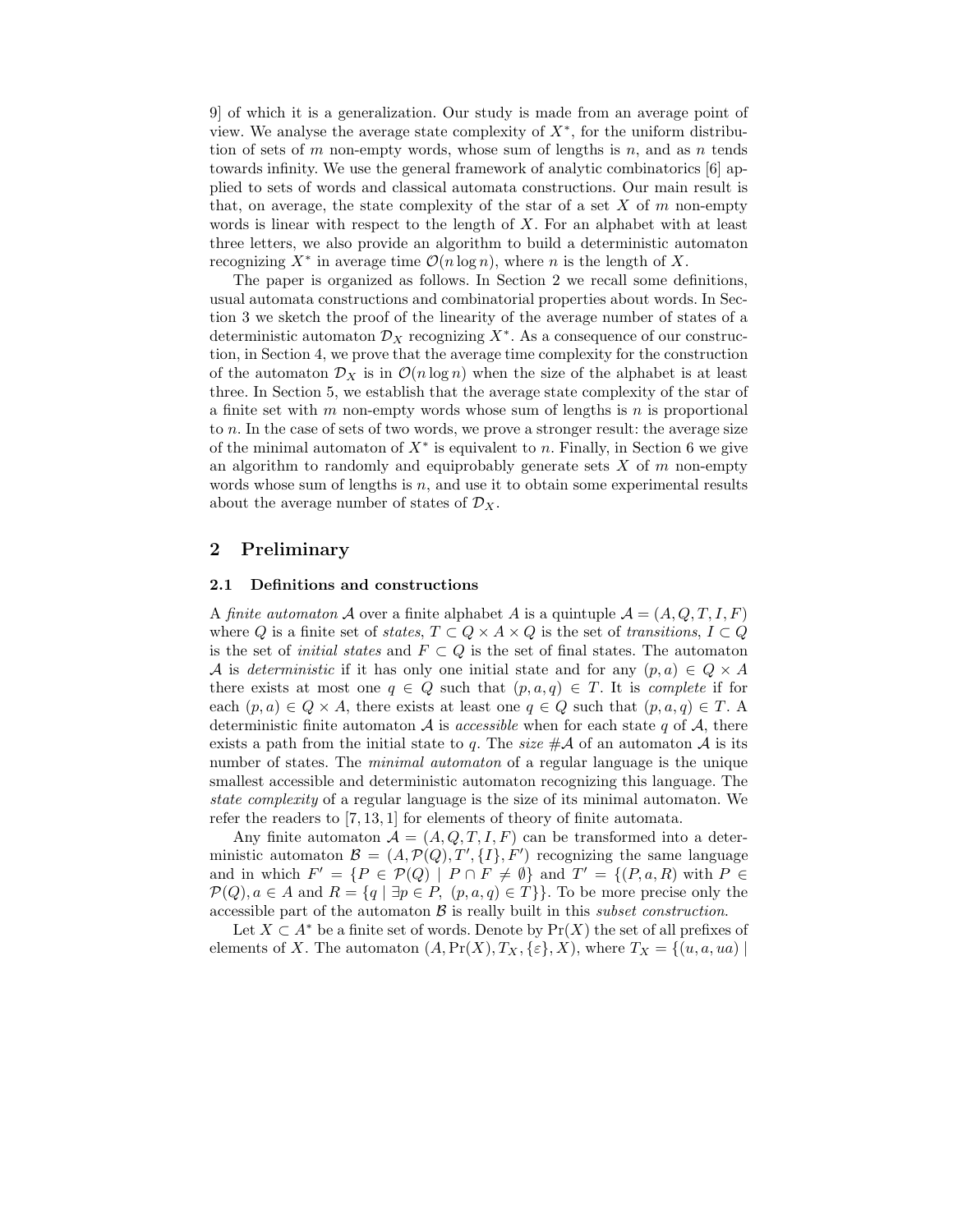$u \in Pr(X)$ ,  $a \in A$ ,  $ua \in Pr(X)$ , recognizes the set X and the automaton  $A_X =$  $(A, \Pr(X), T_X \cup T, \{\varepsilon\}, X \cup \{\varepsilon\})$ , where  $T = \{(u, a, a) \mid u \in X, a \in A \cap \Pr(X)\}\$ recognizes  $X^*$  (see Fig.1). We denote by  $\mathcal{A}_S$  the automaton defined for the set of elements of any sequence  $S$  by the above construction. In such an automaton only the states labelled by a letter have more than one incoming transition.



Fig. 1. The automata  $({a, b}, Pr(X), T_X, {\varepsilon}, X)$  and  $\mathcal{A}_X$ , for  $X = {a, aba, bab}$ 

For any finite set of words  $X \subset A^*$  (resp. any sequence S), we denote by  $\mathcal{D}_X$ (resp.  $\mathcal{D}_S$ ) the accessible deterministic automaton obtained from the automaton  $\mathcal{A}_X$  (resp.  $\mathcal{A}_S$ ) making use of the subset construction and by  $\mathcal{M}_X$  the minimal automaton of  $X^*$ .

**Lemma 1.** For any finite set of words  $X \subset A^*$ , the states of the deterministic automaton  $\mathcal{D}_X$  recognizing  $X^*$  are non-empty subsets  $\{u_1, \dots, u_\ell\}$  of  $\Pr(X)$  such that for all  $i, j \in \{1, \dots, \ell\}$ , either  $u_i$  is a suffix of  $u_j$  or  $u_j$  is a suffix of  $u_i$ .

### 2.2 Enumeration

Let  $X \subset A^*$  be a finite set of words. We denote by |X| the cardinality of X and by  $||X||$  the *length* of X defined as the sum of the lengths of its elements:  $||X|| = \sum_{u \in X} |u|$ . Let  $\mathcal{S}et_{n,m}$  be the set of sets of m non-empty words whose sum of lengths is  $n$ :

Set<sub>n,m</sub> = {
$$
X
$$
 = { $u_1$ , · · · ,  $u_m$ } |  $||X||$  =  $n$ ,  $\forall i \in \{1, \dots, m\}$   $u_i \in A^+\}$ 

and  $S_{n,m}$  be the set of sequences of m non-empty words whose sum of lengths is n:

$$
S_{n,m} = \{ S = (u_1, \dots, u_m) \mid ||S|| = n, \ \forall i \in \{1, \dots, m\} \ u_i \in A^+ \}
$$

We denote by  $\mathcal{S}_{n,m}^{\neq} \subset \mathcal{S}_{n,m}$  the set of sequences of pairwise distinct words. Recall that  $f(n) = \mathcal{O}(g(n))$  if there exists a positive real number c such that for all n big enough  $|f(n)| \leq c|g(n)|$ .

**Proposition 1.** For any fixed integer  $m \geq 2$ ,

$$
|\mathcal{S}_{n,m}| = \binom{n-1}{m-1} |A|^n \quad and \quad |\mathcal{S}et_{n,m}| = \frac{1}{m!} |\mathcal{S}_{n,m}| \left(1 + \mathcal{O}\left(\frac{1}{n^2}\right)\right).
$$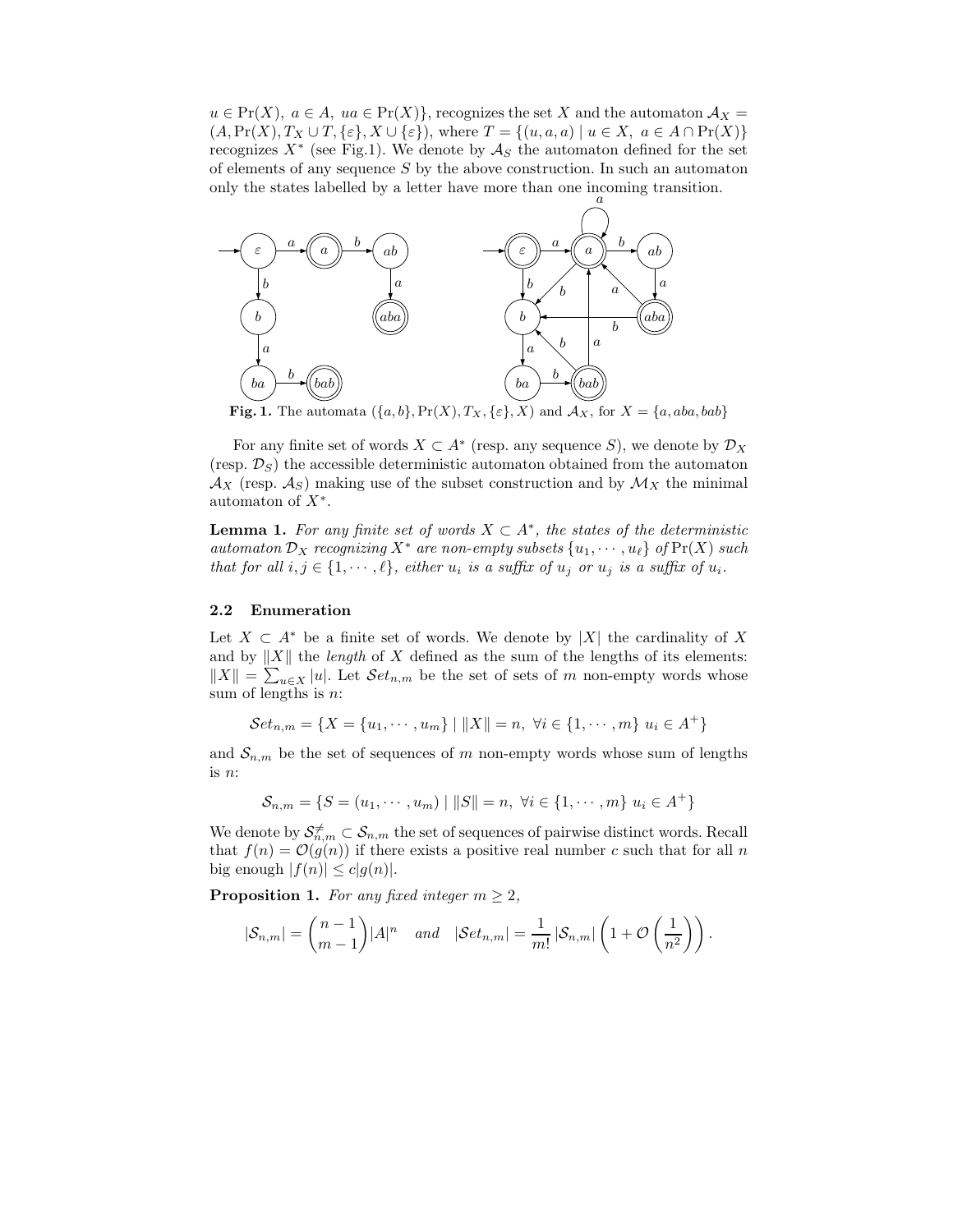*Proof.* (sketch) Any sequence S of  $S_{n,m}$  can be uniquely defined by a word v of length  $n$ , which is the concatenation of the elements of  $S$ , and a composition of  $n$  into  $m$  parts, that indicates how to cut the word of length  $n$  into  $m$  parts. Therefore  $|S_{n,m}| = \binom{n-1}{m-1} |A|^n$ . Using methods from analytic combinatorics [6], one can prove that

$$
|\mathcal{S}_{n,m}^{\neq}|=|\mathcal{S}_{n,m}|\,\left(1+\mathcal{O}\left(\frac{1}{n^2}\right)\right).
$$

Furthermore since an element of  $\mathcal{S}et_{n,m}$  is mapped to exactly m! sequences of  $S_{n,m}^{\neq}$ , we obtain  $|S_{n,m}^{\neq}| = m! |\mathcal{S}et_{n,m}|$ , concluding the proof. □

We say that the word v is a proper prefix (resp. suffix) of a word u if v is a prefix (resp. suffix) of u such that  $v \neq \varepsilon$  and  $v \neq u$ . The word v is called a border of u if v is both proper prefix and proper suffix of u. We denote by  $\text{Pref}(u)$  (resp.  $Suff(u)$ ) the set of proper prefixes (resp. suffixes) of u and by Bord $(u)$  the set of borders of u. A word is primitive when it is not the power of another one.

Let  $u, v$  and  $w$  be three non-empty words such that  $v$  is a proper suffix of  $u$ and  $w$  is a proper suffix of  $v$ . We define the three following sets:

$$
Q_u = \{ \{u\} \cup P \mid P \subset \text{Suff}(u) \}
$$
  

$$
Q_{u,v} = \{ \{u\} \cup P \mid P \in Q_v \}
$$
  

$$
Q_{u,v,w} = \{ \{u\} \cup P \mid P \in Q_{v,w} \}.
$$

Note that the cardinalities of  $Q_u$ ,  $Q_{u,v}$  and  $Q_{u,v,w}$  are respectively equal to  $2^{|u|-1}$ ,  $2^{|v|-1}$  and  $2^{|w|-1}$ .

In the proof of the main result (Theorem 1) of this paper, we count the number of states of automata according to their labels. This enumeration is based on the following combinatorial properties of words whose proofs derived from classical results of combinatorics on words (see [11, 12]) are omitted.

**Lemma 2.** Let u be a non-empty word of length  $\ell$ . The number of sequences  $S \in$  $\mathcal{S}_{n,m}$  such that u is a prefix of a word of S is smaller or equal to  $m\binom{n-\ell}{m-1}|A|^{n-\ell}$ .

**Lemma 3.** Let  $u, v \in A^+$  such that v is not a prefix of u,  $|u| = \ell$  and  $|v| = i$ . The number of sequences  $S \in \mathcal{S}_{n,m}$  such that both u and v are prefixes of words of S is smaller or equal to  $m(m-1)|A|^{n-\ell-i} \binom{n-\ell-i+1}{m-1}$ .

**Lemma 4 ([12] p. 270).** For  $1 \leq i < \ell$ , there are at most  $|A|^{\ell-i}$  pairs of non-empty words  $(u, v)$  such that  $|u| = \ell$ ,  $|v| = i$  and v is a border of u.

**Lemma 5.** For  $1 \leq j \leq i \leq \ell$  such that either  $i \leq \frac{2}{3}\ell$  or  $j \leq \frac{i}{2}$ , there are at most  $|A|^{l-\frac{i}{2}-j}$  triples of non-empty words  $(u, v, w)$  with  $|u| = l$ ,  $|v| = i$ ,  $|w| = j$ such that  $v$  is a border of  $u$  and  $w$  is a border of  $v$ .

**Proposition 2.** For  $1 \leq j \leq i \leq \ell$  such that  $i > \frac{2}{3}\ell$  and  $j > \frac{i}{2}$  and for any triple of non-empty words  $(u, v, w)$  with  $|u| = \ell$ ,  $|v| = i$ ,  $|w| = j$  such that v is a border of  $u$  and  $w$  is a border of  $v$ , there exist a primitive word  $x$ , with  $1 \leq |x| \leq \ell - i$ , a prefix  $x_0$  of x and nonnegative integers  $p > q > s > 0$  such that  $u = x^p x_0$ ,  $v = x^q x_0$  and  $w = x^s x_0$ .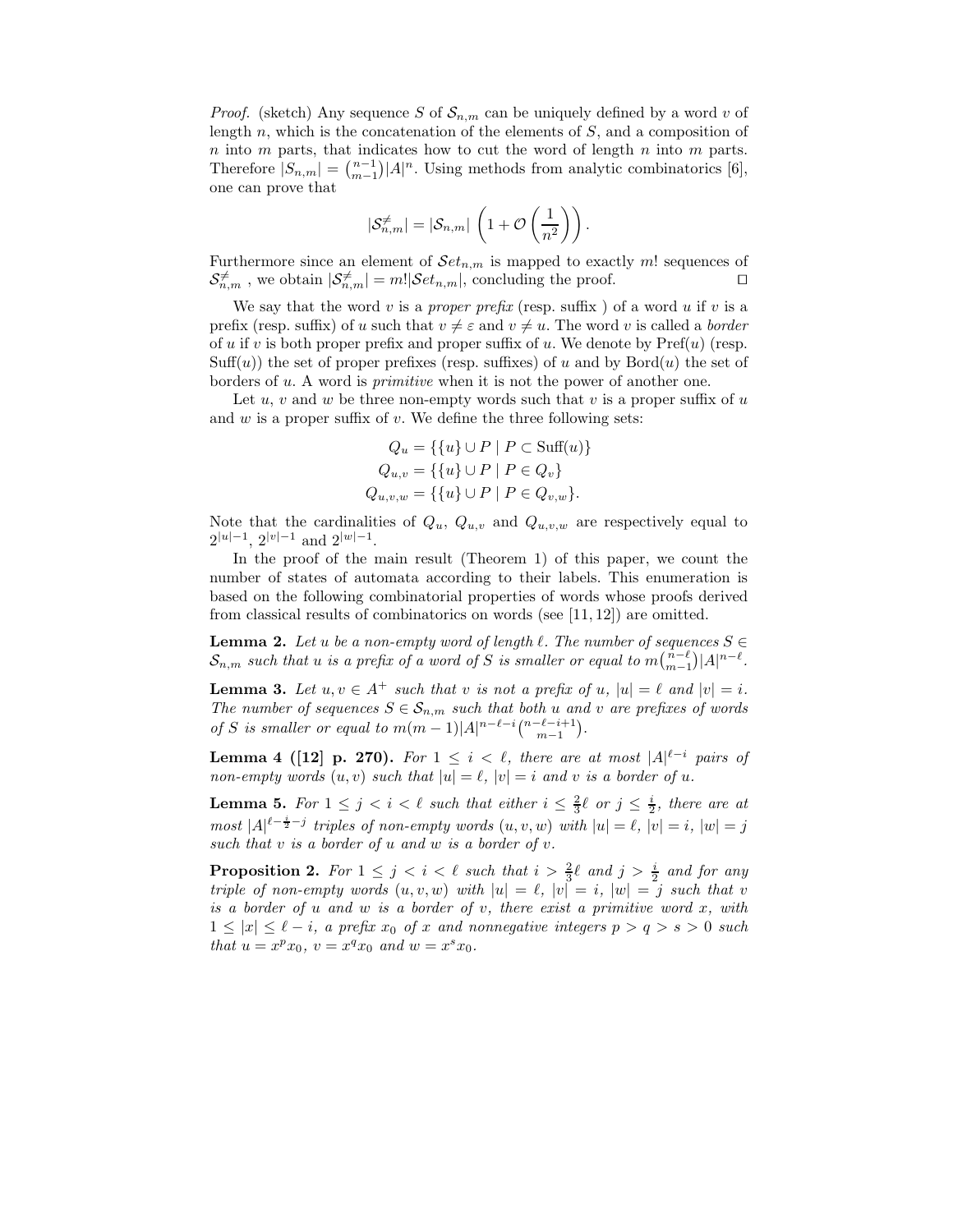## 3 Main result

In this section we give the proof of the following theorem.

**Theorem 1.** For the uniform distribution over the sets  $X$  of  $m$  (a fixed integer) non-empty words whose sum of lengths is n, the average number of states of the accessible and deterministic automata  $\mathcal{D}_X$  recognizing  $X^*$  is linear in the length  $n \text{ of } X.$ 

First, note that to prove this result on sets it is sufficient to prove it on sequences:

$$
\frac{1}{|\mathcal{S}et_{n,m}|}\sum_{X\in \mathcal{S}et_{n,m}}\#\mathcal{D}_X=\frac{1}{m!\,|\mathcal{S}et_{n,m}|}\sum_{S\in \mathcal{S}^{\neq}_{n,m}}\#\mathcal{D}_S\leq \frac{1}{m!\,|\mathcal{S}et_{n,m}|}\sum_{S\in \mathcal{S}_{n,m}}\#\mathcal{D}_S
$$

and we conclude using Proposition 1.

Let  $Y \subset A^*$  and  $S \in \mathcal{S}_{n,m}$ , we denote by  $\mathfrak{Det}(S, Y)$  the property: Y is the label of a state of  $\mathcal{D}_S$ . Let P be a property, the operator  $\llbracket \cdot \rrbracket$  is defined by  $\llbracket P \rrbracket = 1$ if  $P$  is true and 0 otherwise.

To find an upper bound for the average number of states of the deterministic automaton  $\mathcal{D}_S$  when the sequence S ranges the set  $\mathcal{S}_{n,m}$ , we count the states of all automata according to their labels. More precisely we want to estimate the sum

$$
\sum_{S \in \mathcal{S}_{n,m}} \# \mathcal{D}_S = \sum_{S \in \mathcal{S}_{n,m}} \sum_{Y \subset A^*} [\mathfrak{Det}(S,Y)],
$$

Taking into account the cardinality of the labels of the states:

$$
\sum_{S\in \mathcal{S}_{n,m}}\#\mathcal{D}_S=\sum_{S\in \mathcal{S}_{n,m}}\sum_{|Y|=1}\llbracket \mathfrak{Det}(S,Y)\rrbracket+\sum_{S\in \mathcal{S}_{n,m}}\sum_{|Y|\geq 2}\llbracket \mathfrak{Det}(S,Y)\rrbracket.
$$

The first sum deals with states labelled by a single word. Since, for each  $S \in \mathcal{S}_{n,m}$ , the words that appear in the labels of states of  $\mathcal{D}_S$  are prefixes of words of S, we have

$$
\sum_{S \in \mathcal{S}_{n,m}} \sum_{|Y|=1} \llbracket \mathfrak{Det}(S,Y) \rrbracket = \sum_{S \in \mathcal{S}_{n,m}} \sum_{\substack{u \text{ prefix of} \\ \text{a word of } S}} \llbracket \mathfrak{Det}(S,\{u\}) \rrbracket \leq (n+1) |\mathcal{S}_{n,m}|.
$$

It remains to study the sum

$$
\varDelta = \sum_{S \in \mathcal{S}_{n,m}} \sum_{|Y| \geq 2} \llbracket \mathfrak{Det}(S, Y) \rrbracket.
$$

Let  $Y \subset A^*$  be a non-empty set which is not a singleton. By Lemma 1, if Y is the label of a state of an automaton  $\mathcal{D}_S$ , then Y belongs to a set  $Q_{u,v}$ , for some non-empty word  $u$  and some proper suffix  $v$  of  $u$ . Therefore

$$
\Delta = \sum_{S \in \mathcal{S}_{n,m}} \sum_{u \in A^+} \sum_{v \in \text{Suff}(u)} \sum_{Y \in Q_{u,v}} [\text{Det}(S, Y)].
$$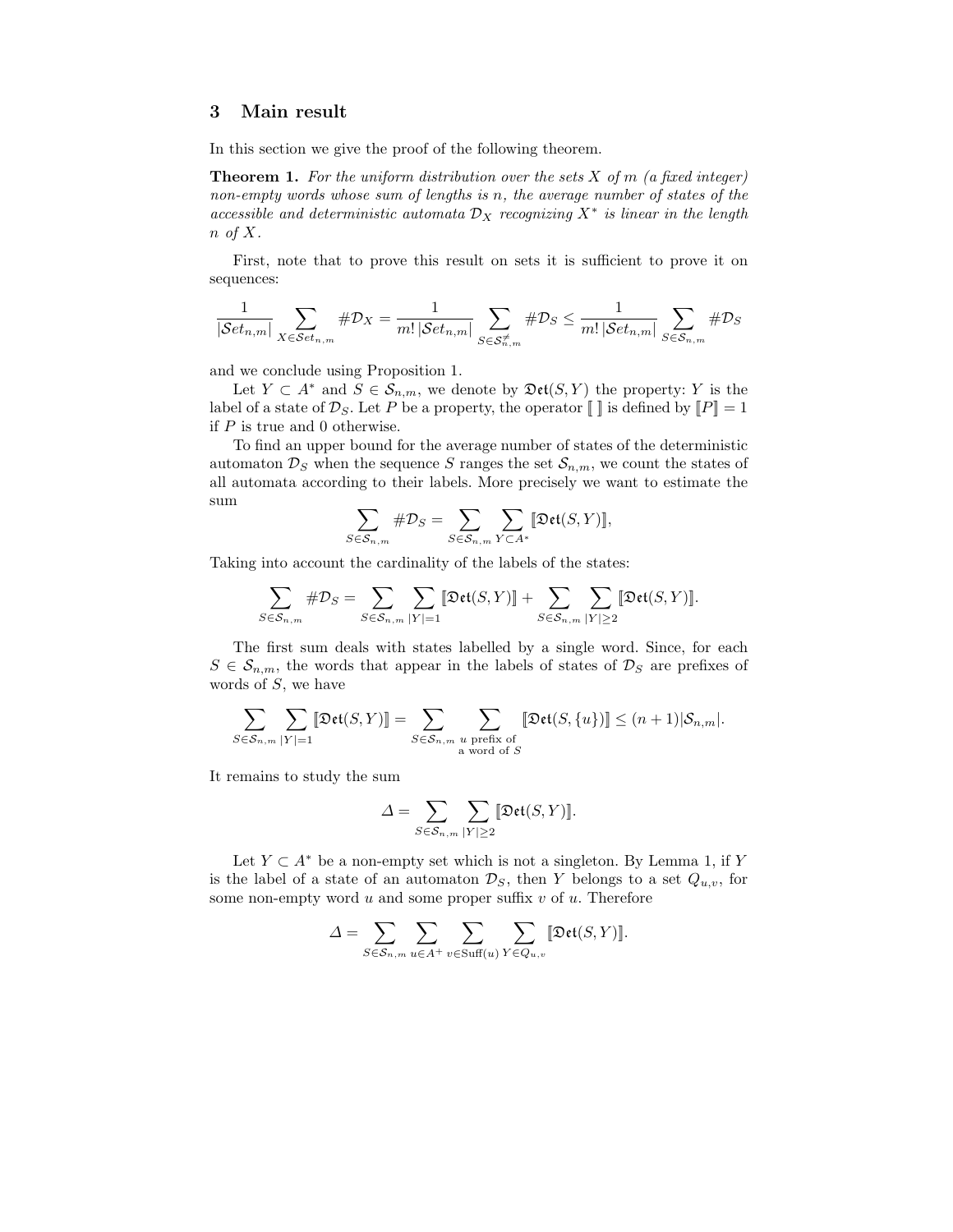Changing the order of the sums we obtain

$$
\Delta = \sum_{u \in A^+} \sum_{v \in \text{Suff}(u)} \sum_{Y \in Q_{u,v}} \sum_{S \in S_{n,m}} [\text{Det}(S, Y)].
$$

We then partition the sum  $\Delta$  into  $\Delta_1 + \Delta_2$  depending on whether the word v is prefix of u or not:

$$
\Delta_1 = \sum_{u \in A^+} \sum_{v \in \text{Bord}(u)} \sum_{Y \in Q_{u,v}} \sum_{S \in S_{n,m}} [\text{Det}(S, Y)]
$$

$$
\Delta_2 = \sum_{u \in A^+} \sum_{v \in \text{Suff}(u) \setminus \text{Pref}(u)} \sum_{Y \in Q_{u,v}} \sum_{S \in S_{n,m}} [\text{Det}(S, Y)]
$$

To prove Theorem 1, we establish in the following that  $\Delta_1$  and  $\Delta_2$  are both  $\mathcal{O}(n |\mathcal{S}_{n,m}|).$ 

#### 3.1 Proof for an alphabet of size at least 3

Let  $k \geq 3$  be the cardinality of the alphabet A. Using Lemma 3 we have that

$$
\Delta_2 \leq \sum_{u \in A^+} \sum_{v \in \text{Suff}(u) \backslash \text{Pref}(u)} \sum_{Y \in Q_{u,v}} m(m-1)k^{n-|u|-|v|} \binom{n-|u|-|v|+1}{m-1}.
$$

As  $|Q_{u,v}| = 2^{|v|-1}$ , with  $\ell = |u|$  and  $i = |v|$ ,

$$
\Delta_2 \le \sum_{\ell=2}^{n-m+1} k^{\ell} \sum_{i=1}^{\ell-1} 2^{i-1} m(m-1) k^{n-\ell-i} \binom{n-\ell-i+1}{m-1}.
$$

Moreover, since  $2^{i}k^{-i} \le 1$  and since  $\sum_{\ell=2}^{n-m+1} \sum_{i=1}^{\ell-1} {n-\ell-i+1 \choose m-1} = {n-1 \choose m}$ ,

$$
\Delta_2 \le \frac{m(m-1)}{2} k^n \binom{n-1}{m}
$$

and thus, by Proposition 1,  $\Delta_2 = \mathcal{O}(n |\mathcal{S}_{n,m}|)$ .

Now by Lemma 2, we have

$$
\Delta_1 \leq \sum_{u \in A^+} \sum_{v \in \text{Bord}(u)} \sum_{Y \in Q_{u,v}} m \binom{n-|u|}{m-1} k^{n-|u|}.
$$

Since  $|Q_{u,v}| = 2^{|v|-1}$  we get by Lemma 4

$$
\Delta_1 \le \sum_{\ell=2}^{n-m+1} \sum_{i=1}^{\ell-1} m \binom{n-\ell}{m-1} k^{n-\ell} k^{\ell-i} 2^{i-1}.
$$

Since  $\sum_{i=1}^{\ell-1} \left(\frac{2}{k}\right)^i \leq \frac{2}{k-2}$ , when  $k \geq 3$ , and  $\sum_{\ell=2}^{n-m+1} \binom{n-\ell}{m-1} = \binom{n-1}{m}$ ,  $\Delta_1 \leq \frac{m}{(k-2)}k^n\binom{n-1}{m}$ m .

We use Proposition 1 to conclude that  $\Delta_1 = \mathcal{O}(n |\mathcal{S}_{n,m}|).$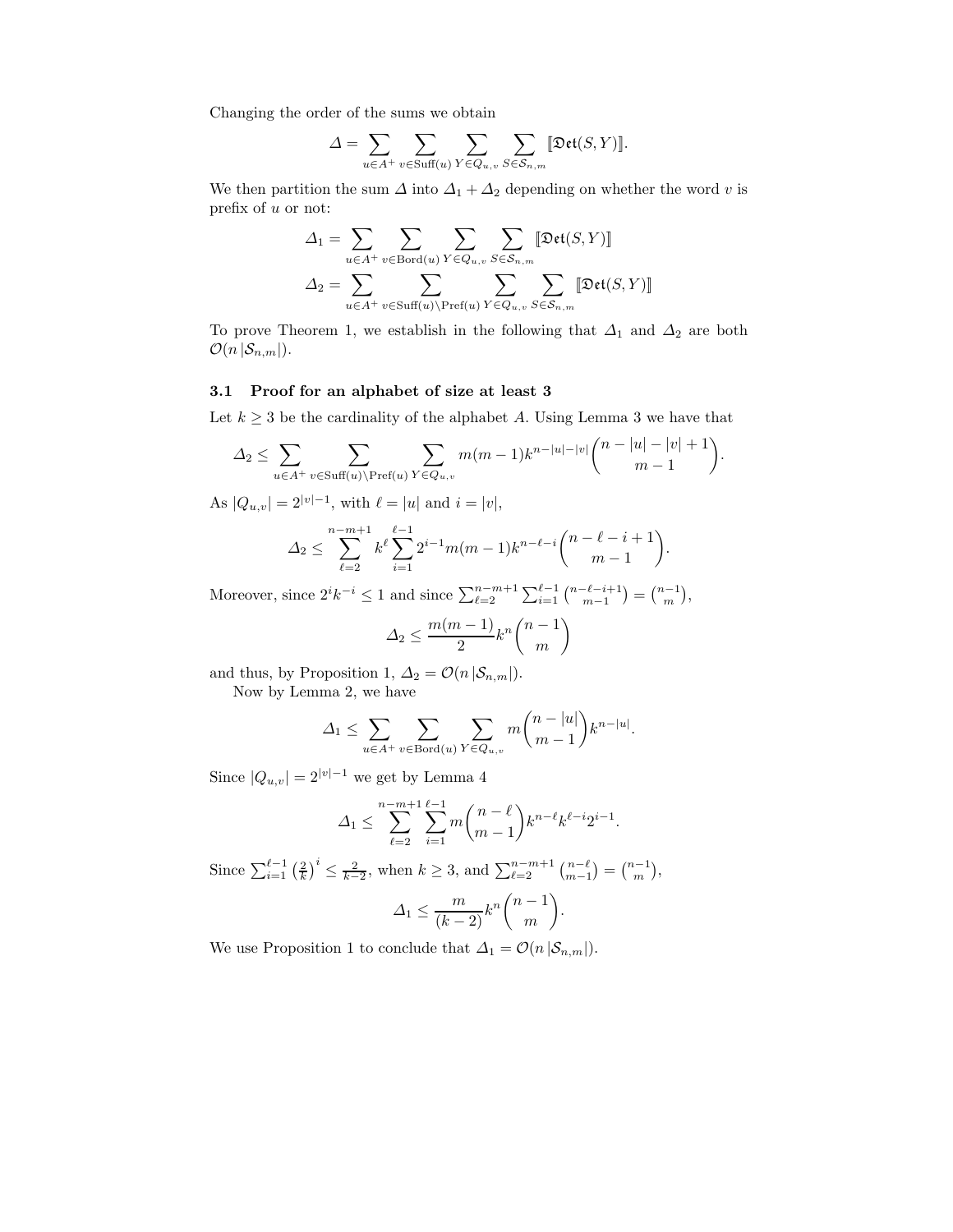#### 3.2 Proof for an alphabet of size 2

The study of  $\Delta_2$  is the same as in the previous section. Now we partition the sum  $\Delta_1$  into two sums  $\Delta_{1,1}$  and  $\Delta_{1,2}$  depending on whether the set Y contains exactly two elements or not (and therefore belongs to some set  $Q_{u,v,w}$ ). More precisely,

$$
\varDelta_{1,1} = \sum_{u \in A^+} \sum_{v \in \text{Bord}(u)} \sum_{S \in \mathcal{S}_{n,m}} [\![\mathfrak{Det}(S, \{u, v\})]\!]
$$

and

$$
\varDelta_{1,2} = \sum_{u \in A^+} \sum_{v \in \text{Bord}(u)} \sum_{w \in \text{Suff}(v)} \sum_{Y \in Q_{u,v,w}} \sum_{S \in \mathcal{S}_{n,m}} [\text{Det}(S,Y)].
$$

Using Lemmas 2 and 4, and since  $\sum_{i=1}^{\ell-1} 2^{-i} \le 1$  and  $\sum_{\ell=2}^{n-m+1} \binom{n-\ell}{m-1} = \binom{n-1}{m}$ , we obtain

$$
\Delta_{1,1} \leq \sum_{\ell=2}^{n-m+1} \sum_{i=1}^{\ell-1} m \binom{n-\ell}{m-1} 2^{n-\ell} 2^{\ell-i} \leq m \, 2^n \binom{n-1}{m}.
$$

Consequently, by Proposition 1,  $\Delta_{1,1} = \mathcal{O}(n |\mathcal{S}_{n,m}|)$ .

Next we decompose the sum  $\Delta_{1,2}$  into the sums  $B_{1,2} + N_{1,2}$  depending on whether  $w$  is a prefix (and therefore a border) of  $v$  or not.

When w is not a prefix of v, the number of sequences  $S \in \mathcal{S}_{n,m}$  such that u and w are prefixes of two distinct words of S is at most  $m(m-1)2^{n-\ell-j} \binom{n-\ell-j+1}{m-1}$ from Lemma 3.

Since, from Lemma 4, there are less than  $2^{\ell-i}$  pairs  $(u, v)$  such that v is a border of u and since  $|Q_{u,v,w}| = 2^{|w|-1}$ , we get:

$$
N_{1,2} = \sum_{u \in A^{+}} \sum_{v \in \text{Bord}(u)} \sum_{w \in \text{Suff}(v) \backslash \text{Pref}(v)} \sum_{Y \in Q_{u,v,w}} \sum_{S \in S_{n,m}} [\text{Det}(S, Y)]
$$
  

$$
\leq \sum_{\ell=3}^{n-m+1} \sum_{i=2}^{\ell-1} \sum_{j=1}^{i-1} 2^{\ell-i} 2^{j-1} m(m-1) 2^{n-\ell-j} {n-\ell-j+1 \choose m-1}
$$
  

$$
\leq m(m-1) 2^{n-1} \sum_{\ell=3}^{n-m+1} \sum_{i=2}^{\ell-1} 2^{-i} \sum_{j=1}^{i-1} {n-\ell-j+1 \choose m-1}
$$

As  $\binom{n-\ell-j+1}{m-1} \leq \binom{n-\ell}{m-1}$ , we obtain

$$
N_{1,2} \le m(m-1)2^{n-1} \sum_{\ell=3}^{n-m+1} {n-\ell \choose m-1} \sum_{i=2}^{\ell-1} (i-1)2^{-i}
$$

Because of the convergence of the series,  $\sum_{i=2}^{\ell-1} (i-1)2^{-i}$  is bounded. Therefore, as  $\sum_{\ell=3}^{n-m+1} {n-\ell \choose m-1} = {n-2 \choose m}$  and  $|\mathcal{S}_{n,m}| = {n-1 \choose m-1} 2^n$ , we have  $N_{1,2} = \mathcal{O}(n|\mathcal{S}_{n,m}|)$ .

When w is prefix of v, the associated sum  $B_{1,2}$  is partitioned into the following sums:

$$
B_{1,2} = \sum_{u \in A^+} \sum_{v \in \operatorname{Bord}(u)} \sum_{w \in \operatorname{Bord}(v)} \sum_{Y \in Q_{u,v,w}} \sum_{S \in \mathcal{S}_{n,m}} \llbracket \mathfrak{Det}(S,Y) \rrbracket = B_{1,2}'+B_{1,2}''
$$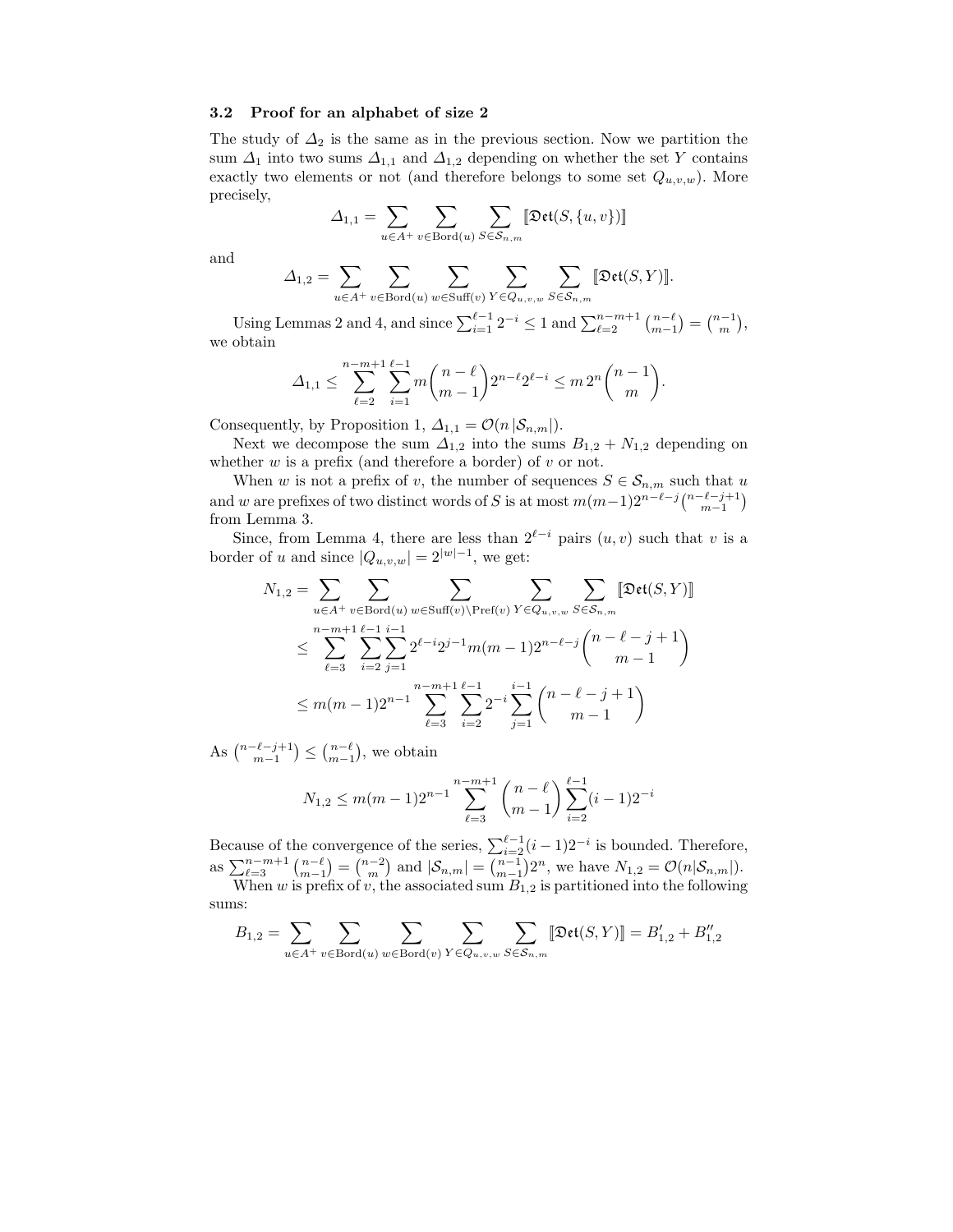with

$$
B_{1,2}'=\sum_{u\in A^+}\sum_{\substack{v\in\mathrm{Bord}(u)\\ |v|\geq \frac{2}{3}|u|}}\sum_{\substack{w\in\mathrm{Bord}(v)\\ |w|>\frac{|v|}{2}}}\sum_{Y\in Q_{u,v,w}}\sum_{S\in\mathcal{S}_{n,m}}\llbracket \mathfrak{Det}(S,Y)\rrbracket
$$

and  $B''_{1,2} = B_{1,2} \setminus B'_{1,2}$ . Using Lemma 5, the fact that  $|Q_{u,v,w}| = 2^{|w|-1}$  and relaxing the constraints on the lengths of the words  $v$  and  $w$ , we get

$$
B_{1,2}'' \leq \sum_{\ell=3}^{n-m+1} \sum_{i=2}^{\ell-1} \sum_{j=1}^{i-1} m \binom{n-\ell}{m-1} 2^{n-\ell} 2^{\ell-\frac{i}{2}-j} 2^{j-1}.
$$

Since  $\sum_{i=2}^{\ell-1} (i-1)2^{-\frac{i}{2}}$  is bounded by a constant M,

$$
B_{1,2}'' \leq mM2^{n-1} \sum_{\ell=3}^{n-m+1} {n-\ell \choose m-1}.
$$

Finally as  $\sum_{\ell=3}^{n-m+1} {n-\ell \choose m-1} = {n-2 \choose m}$  and  $|\mathcal{S}_{n,m}| = {n-1 \choose m-1} 2^n$ ,  $B''_{1,2} = \mathcal{O}(n |\mathcal{S}_{n,m}|)$ . Now from Lemma 2 and since  $|Q_{u,v,w}| = 2^{|w|-1}$ , we get:

$$
B_{1,2}' \leq \sum_{u \in A^+} \sum_{\substack{v \in \text{Bord}(u) \\ |v| > \frac{2}{3} |u|}} \sum_{\substack{w \in \text{Bord}(v) \\ |w| > \frac{|v|}{2}}} 2^{|w|-1} m \binom{n-|u|}{m-1} 2^{n-|u|}.
$$

Moreover, from Proposition 2, the words  $u, v$  and w of length respectively  $\ell, i$ and j are powers of a same primitive word  $x: u = x^p x_0, v = x^q x_0$  and  $w = x^s x_0$ , with  $p > q > s > 0$  and  $x_0 \in \text{Pr}(x)$ . Let r be the length of x, then there are less than 2<sup>r</sup> such words x and since  $1 \leq r \leq \ell - i$  and  $i > \frac{2}{3}\ell$ ,  $r < \frac{\ell}{3}$ . Finally the lengths of v and w can be written  $i = \ell - hr$  where  $1 \le h < \ell/3r$  and  $j = \ell - h'r$ where  $h < h' < \frac{1}{2}(\frac{\ell}{r} + h)$ , since  $j > i/2$ . Therefore

$$
B'_{1,2} \leq \sum_{\ell=3}^{n-m+1} \sum_{r=1}^{\frac{\ell}{3}-1} \sum_{h=1}^{\frac{\ell}{3}-1} \sum_{h'=h+1}^{\frac{\ell}{3}-1} m \binom{n-\ell}{m-1} 2^{n-\ell} 2^r 2^{\ell-h'-1}
$$
  

$$
\leq m 2^{n-1} \sum_{\ell=3}^{n-m+1} \binom{n-\ell}{m-1} \sum_{r=1}^{\frac{\ell}{3}-1} 2^r \sum_{h=1}^{\frac{\ell}{3}-1} \sum_{h'=h+1}^{\frac{\ell}{3}-1} (2^{-r})^{h'}.
$$

As  $\sum_{h=1}^{\frac{\ell}{3r}} \sum_{h'=h+1}^{\frac{1}{2}(\frac{\ell}{r}+h)} (2^{-r})^{h'} \leq 4/2^{2r}$  when  $r \geq 1$ , we obtain

$$
B'_{1,2} \le m2^{n+1} \sum_{\ell=3}^{n-m+1} {n-\ell \choose m-1} \sum_{r=1}^{\frac{\ell}{3}-1} 2^{-r} \le m2^{n+1} \sum_{\ell=3}^{n-m+1} {n-\ell \choose m-1}
$$

Finally, since  $\sum_{\ell=3}^{n-m+1} \binom{n-\ell}{m-1} = \binom{n-2}{m}$  and  $|\mathcal{S}_{n,m}| = \binom{n-1}{m-1} 2^n$ , we obtain that  $B'_{1,2} = \mathcal{O}(n |\mathcal{S}_{n,m}|)$ , concluding the proof.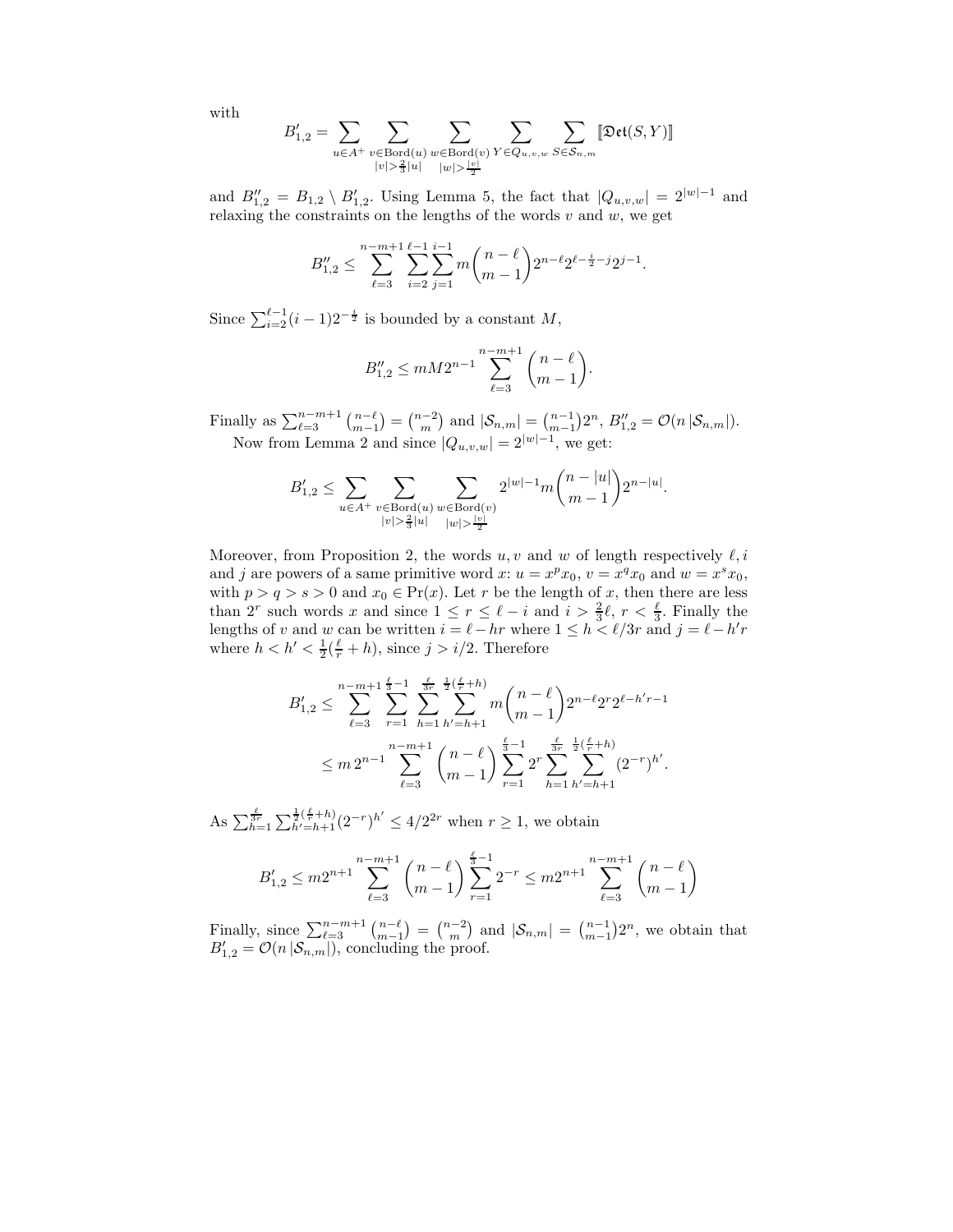## 4 Average time complexity of the determinization

The state complexity of a language recognized by a non-deterministic automaton with *n* states is, in the worst case, equal to  $2<sup>n</sup>$ . Therefore the lower bound of the worst-case time complexity of the determinization is  $\Omega(2^n)$ . In such cases, it is interesting to measure the time complexity according to the size of the output of the algorithm and to try to design algorithms whose efficiency is a function of the size of the result instead of the one of the input. In particular they should be fast when the output is small, even if it is not possible to prevent the output from being of exponential size in the worst case.

The complexity of the subset construction basically depends upon the encoding and the storage of the set of states. At each step, for a given set of states P and a letter  $a \in A$ , the algorithm computes the set  $P \cdot a$  of states of the initial automaton that can be reached from a state of P by a transition labelled by a. Then it tests whether this set has already been computed before or not.

For general non-deterministic automata, the choice of an appropriate data structure for the determinization is not easy. The use of a hashtable may not be an efficient strategy: it is hard to choose the size of the table and the time complexity grows when the table has to be resized and new hashvalues have to be computed for every subset.

Here the automata  $\mathcal{A}_X$  to be determinized are specific: for any state u and any letter a, the set  $u \cdot a$  can only be  $\emptyset$ ,  $\{a\}$ ,  $\{ua\}$  or  $\{a, ua\}$ . The sets of states of  $\mathcal{A}_X$  can be encoded with lists ordered according to the suffix order, *i.e.*  $v \leq_{suff} u$ if and only if  $v \in \text{Suff}(u) \cup \{\varepsilon\}$ . By Lemma 1, it is a total order over the set of states of  $\mathcal{D}_X$ . Hence for any state P of  $\mathcal{D}_X$ , which is also a set of states of  $\mathcal{A}_X$ , and any letter  $a \in A$ , the set  $P \cdot a$  can be computed in  $\mathcal{O}(|P|)$  operations using theses data structures. Moreover as the lists are sorted, the comparison of two sets of states P and P' can be done, in the worst case, with  $\mathcal{O}(\min\{|P|, |P'|\})$ operations. To store the sets of states of  $\mathcal{A}_X$  we use  $n+1$  balanced trees  $\mathcal{T}_0, \cdots, \mathcal{T}_n$ where each tree  $\mathcal{T}_i$  contains only subsets of size i. When a new set of states P is computed, it is inserted in the tree  $\mathcal{T}_{|P|}$ . To check whether the set of states P has already been created it is sufficient to search P in the tree  $\mathcal{T}_{|P|}$ . These operations can be done with  $\mathcal{O}(\log |T_{|P|})$  set comparisons, therefore their time complexity is  $\mathcal{O}(|P|\log|\mathcal{T}_{|P|}|)$ . As there are at most  $\binom{n}{|P|} \leq n^{|P|}$  elements in  $\mathcal{T}_{|P|}$ , the insertion or the search of a set of states P can be done in  $\mathcal{O}(|P|^2 \log n)$ arithmetic operations.

Using this data representation, we can prove the following result whose proof, similar to the proof of Theorem 1, is omitted.

Theorem 2. For an alphabet of size at least 3, the average time complexity, for the uniform distribution over the sets X of  $\mathcal{S}et_{n,m}$ , of the construction of the accessible and deterministic automator  $\mathcal{D}_X$  is  $\mathcal{O}(n \log n)$ .

The estimation of the time complexity of the determinization of  $A_X$  remains an open problem in the case of a two-letters alphabet.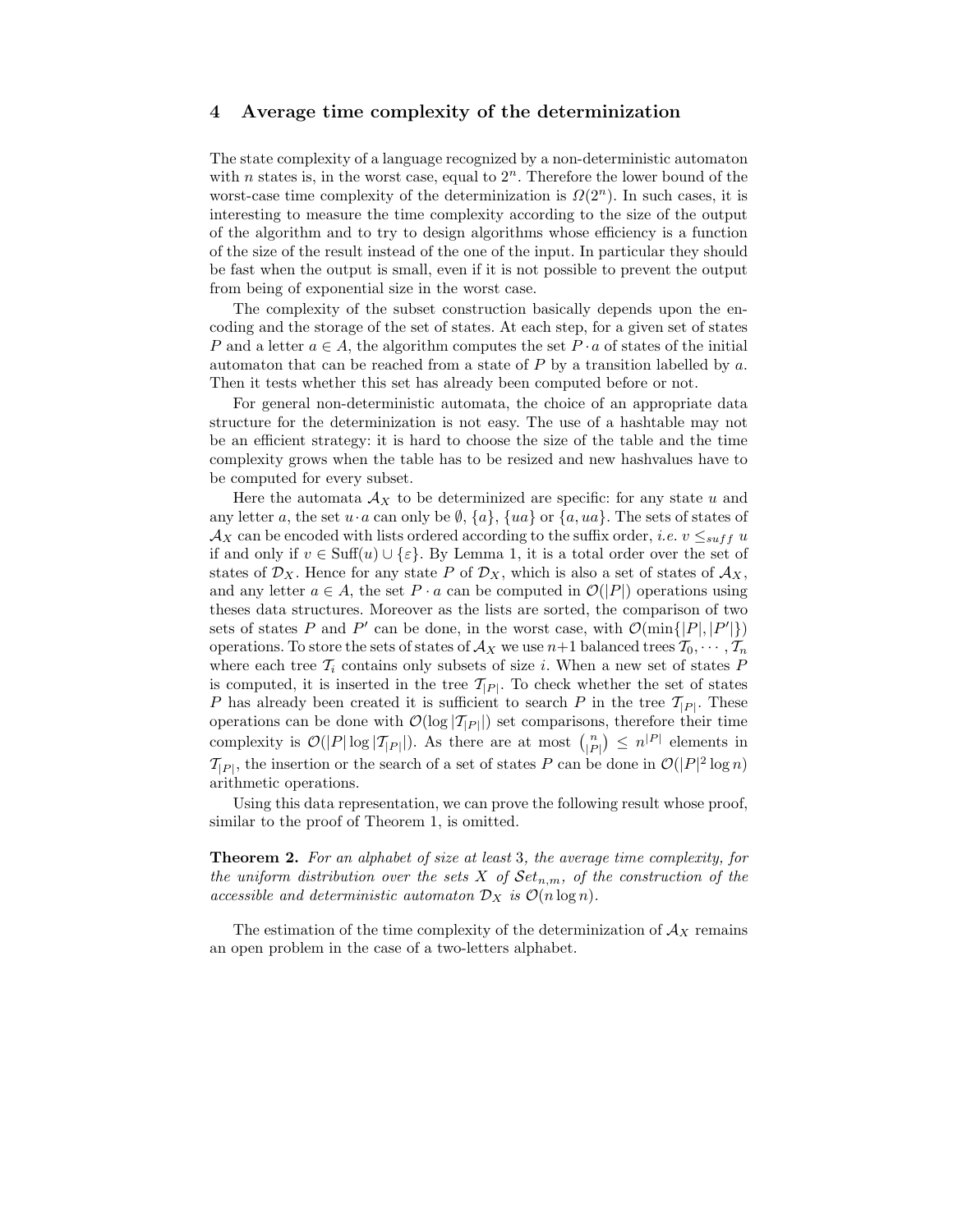## 5 Minimal automata

In Section 3 we have proved that the average number of states of  $\mathcal{D}_X$ , for X in  $Set_{n,m}$ , is linear in the length of X. The same result holds for the average state complexity of  $X^*$  since, for each X in  $Set_{n,m}$ , the size of the minimal automaton  $\mathcal{M}_X$  of  $X^*$  is smaller or equal to the size of  $\mathcal{D}_X$ . Moreover, we prove that the average state complexity of X is  $\Omega(n)$ .

**Theorem 3.** For the uniform distribution over the sets X of  $Set_{n,m}$  the average state complexity of  $X^*$  is  $\Theta(n)$ .

*Proof.* (sketch) Let  $S_{log} \subset S_{n,m}$  be the subset of sequences  $S = (u_1, \ldots, u_m)$ such that for  $i \in \{1, \ldots, m\}$ ,  $|u_i| > 2 \lfloor \log n \rfloor$  and the prefixes (resp. suffixes) of length  $\log n |$  of words in S are pairwise distinct.

For any  $S = (u_1, \ldots, u_m) \in S_{log}$ , the set  $\{u_1, \cdots, u_m\}$  is a prefix code. Therefore, making use of a usual construction of the minimal automaton  $\mathcal{M}_S$ from the literal automaton of  $\{u_1, \dots, u_m\}$  [1, Prop. 2.4], we prove that  $\mathcal{M}_S$  has at least  $n - 2m \log n$  states.

Next, using asymptotic estimations, we show that the cardinalities of  $S_{log}$ and  $S_{n,m}$  are asymptotically close:  $|S_{n,m}| = |S_{log}|(1+o(1))$ . Moreover, as  $S_{log} \subset$  $\mathcal{S}_{n,m}^{\neq}$ , we have:

$$
\frac{1}{|\mathcal{S}et_{n,m}|}\sum_{X \in \mathcal{S}et_{n,m}} \#\mathcal{M}_X \ge \frac{1}{m!|\mathcal{S}et_{n,m}|}\sum_{S \in \mathcal{S}_{log}} \#\mathcal{M}_S \ge \frac{|\mathcal{S}_{log}|(n-2m\log n)}{m!|\mathcal{S}et_{n,m}|}
$$

Finally we conclude the proof using Proposition 1. ⊓⊔

**Corollary 1.** For the uniform distribution over the sets X of  $Set_{n,m}$ , the average number of states of  $\mathcal{D}_X$  is  $\Theta(n)$ .

Now we study the case  $m = 2$  of sets of two non-empty words:

**Theorem 4.** For the uniform distribution over the sets X of  $Set_{n,2}$ , the average state complexity of  $X^*$  is asymptotically equivalent to n.

Proof. First the proof of Theorem 3 leads to a lower bound asymptotically equivalent to n. Second Kao, Shallit and Xu recently proved [10] that

 $\int \# \mathcal{M}_{\{u,v\}} \leq |u| + |v|$  if  $u, v \in A^+$  are not powers of the same word  $\#\mathcal{M}_{\{u,v\}} \leq (|u|+|v|)^2$  otherwise.

Let  $P_n$  be the subset of  $S_{n,2}$  containing all sequences  $(u, v)$  such that u and v are powers of a same word. For any non-empty word u of size  $|u| \leq \frac{n}{2}$  there is at most one word v in  $A^+$  such that  $(u, v) \in P_n$ . Therefore

$$
\sum_{(u,v)\in P_n} \#\mathcal{M}_{\{u,v\}} \leq 2 \sum_{u\in A^+, |u|\leq \frac{n}{2}} n^2 \leq 2n^2 \sum_{i=1}^{\lfloor n/2 \rfloor} |A|^i = \mathcal{O}\left(n^2|A|^{n/2}\right).
$$

Consequently, as  $|\mathcal{S}_{n,2}| \sim n |A|^n$  when n tends towards infinity, the contribution of  $P_n$  to the average is negligible. And since, for  $(u, v) \in S_{n,2} \setminus P_n$ , the size of  $M_{\{u,v\}}$  is lower or equal to n, the average state complexity of  $X^*$  is equivalent to n.

$$
\Box
$$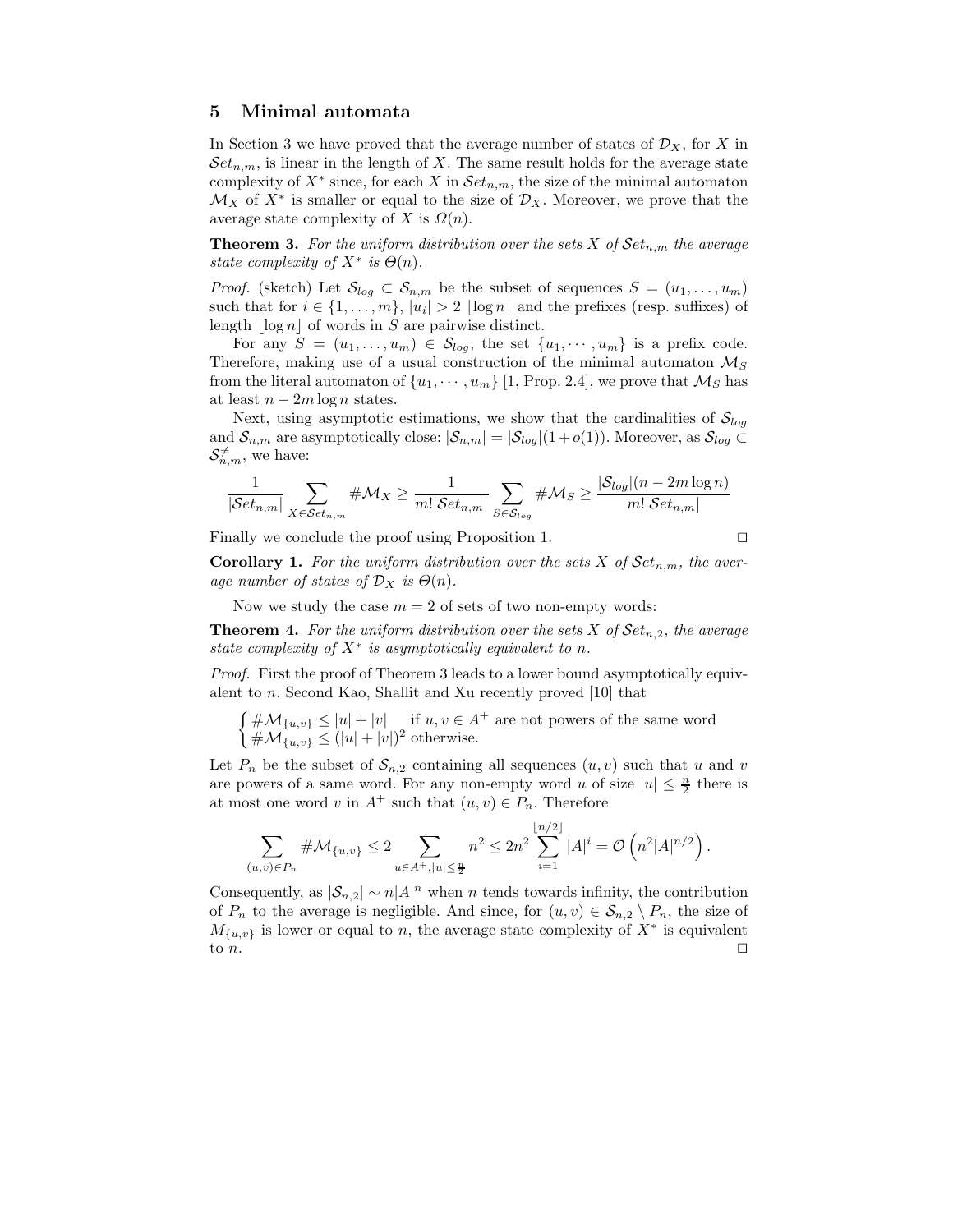## 6 Random generation and experimental results



Fig. 2. The average number of states of  $\mathcal{D}_X$  for random sets of words  $X \in \mathcal{S}et_{n,m}$  on a 3-letters alphabet. For each value of  $m$ , 20 points have been computed using  $1000$ random draws each time.

In the following we explain how to build a random generator for the uniform distribution over the set  $\mathcal Set_{n,m}$ . Recall that each element of  $\mathcal Set_{n,m}$  corresponds to exactly m! elements of  $\mathcal{S}_{n,m}^{\neq}$ . Therefore a uniform random generator for  $\mathcal{S}_{n,m}^{\neq}$ provides a uniform generator for  $\mathcal{S}et_{n,m}$ .

We use a rejection algorithm to generate elements of  $S_{n,m}^{\neq}$ : we repeatedly generate a random element of  $\mathcal{S}_{n,m}$ , reject it if it is not in  $\mathcal{S}_{n,m}^{\neq}$ , stop if it is in  $S_{n,m}^{\neq}$ . One can show that the average number of elements to be generated is equal to  $\frac{1}{p}$ , where p is the probability for an element of  $\mathcal{S}_{n,m}$  to be in  $\mathcal{S}_{n,m}^{\neq}$ , which is  $\mathcal{O}(1)$  from Proposition 1.

To draw uniformly at random an element  $(u_1, \dots, u_m)$  of  $S_{n,m}^{\neq}$ , we first generate the lengths of the  $u_i$ . More precisely a random composition of n into  $m$  parts is generated making use of the bijection (see Proposition 1) with the subsets of  $\{1, \dots, n-1\}$  of size  $m-1$ , themself seen as the  $m-1$  first values of a random permutation of  $\{1, \dots, n-1\}$ . When the lengths of the words are known, each letter is drawn uniformly at random from the alphabet A.

Because of the rejection algorithm, this method may never end, but its average complexity is  $\mathcal{O}(n)$ . Indeed all algorithms are linear, testing whether the sequence is in  $\mathcal{S}_{n,m}^{\neq}$  is also linear, and the average number of rejects is  $\mathcal{O}(1)$ . This algorithm has been used to obtain the results shown in Figure 2.

From these experimental results, the average number of states of the deterministic automaton  $\mathcal{D}_X$  recognizing  $X^*$  seems asymptotically of the form  $n - c_m + o(1)$ , where  $c_m$  is a positive number depending on m.